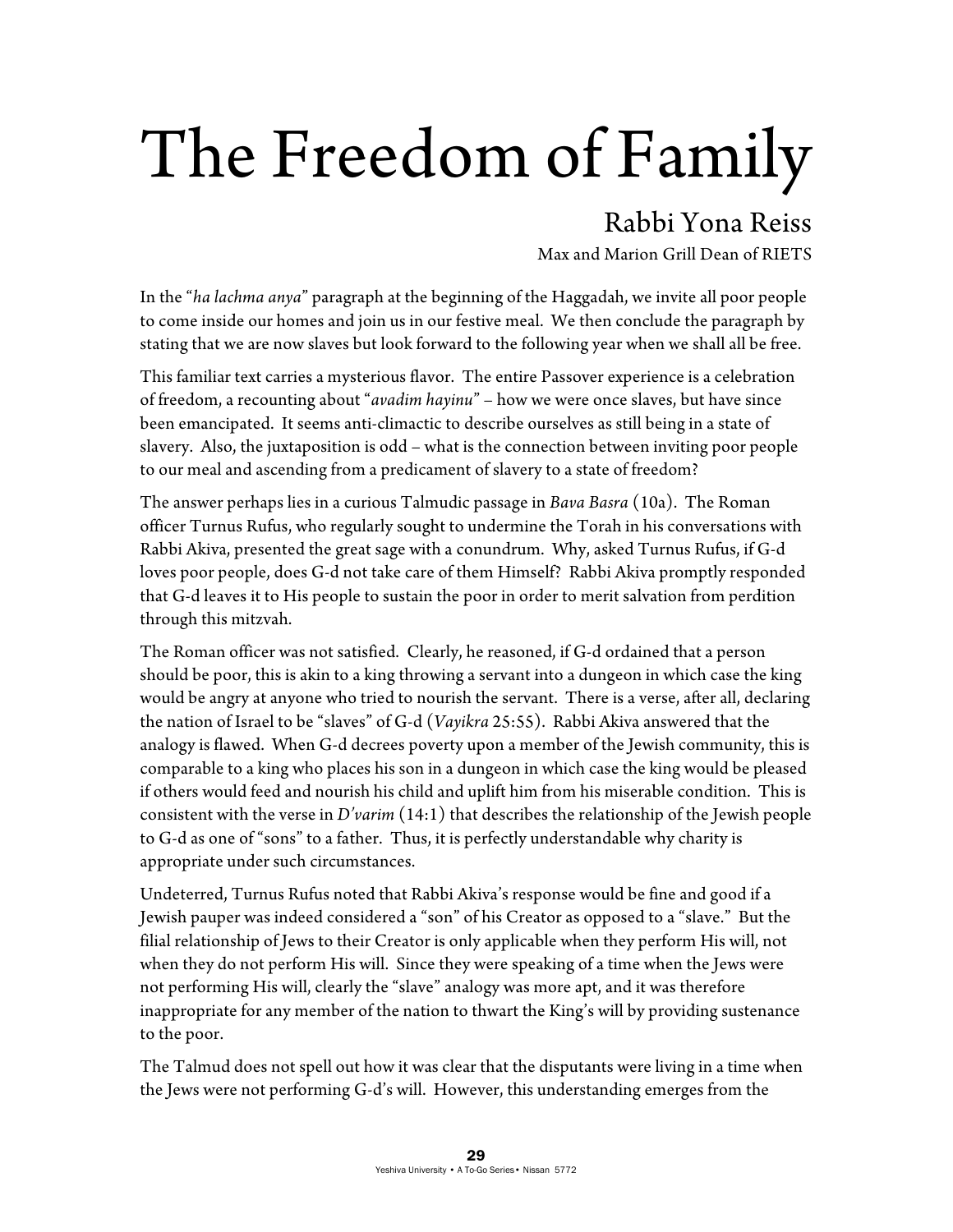explication of two contradictory verses in *D'varim*. One verse (*D'varim* 15:4) states: "There shall not be any poor people among you," while the other verse (*D'varim* 15:11) states: "There shall never cease to be poor people in the land." Rashi (15:4), citing Midrashic tradition, reconciles these two opposing verses by explaining that the verse heralding an era in which there will be no poverty is referring to a time when the Jewish people are performing the will of G-d, while the other verse proclaiming that poor people shall never cease is referring to a time when the Jewish people are not performing His will. Since Turnus Rufus was referring to a time in which there were poor people, it was obviously a period in which the Jewish people were not performing the will of G-d. Accordingly, the question posed by Turnus Rufus stood – how could the King be pleased if others sustain the servant whom the King has cast into the dungeon?

Rather than addressing the philosophical question, Rabbi Akiva parsed a verse in Isaiah (58:7) to justify the feeding of the poor: "*pha'ros lara'aiv lachmekha v'aniyim merudim tavi bayis*" (meaning "extend your bread to the hungry, and bring paupers who are *merudim* [literally, "wailing" or "cast out"] into your home"). The Midrash (*Vayikra Rabbah* 34:13) cites an opinion that interprets the word *merudim* as "rebellious" (per the *Matnos Kehunah* commentary), referring to those "who did not fulfill the will of their Heavenly Father." According to this explanation, it is possible that Rabbi Akiva interpreted the verse to mean that the time to "extend your bread to the hungry" is when "you bring rebellious paupers into your home." In other words, the verse indicates that even when a pauper is "rebellious" – not performing the will of Heaven – it is appropriate to provide him with sustenance.

However, presumably Rabbi Akiva could have just as easily cited any scriptural passage indicating that it is appropriate to give charity to the poor, such as *Vayikra* 25:35, or *D'varim*  15:7-8. Clearly, Turnus Rufus was not impressed with the obvious fact that the Torah mandates providing charity to paupers, for otherwise he would not have posed his question. Rather, he was asking a much more pointed query – why is it that G-d desires that we feed the poor when such an act would appear to contravene His will? It is difficult to discern how Rabbi Akiva truly answered his question simply by quoting a verse from the Prophets.

The answer to this question is illumined by a Talmudic passage in *Kiddushin* (36a). The Talmud records a dispute between the *tannaim* R. Meir and R. Yehuda regarding whether the Jewish people are considered the "sons" of their Creator even in the event that they sin. R. Yehuda says they forfeit the title; R. Meir cites Biblical texts (*e.g.*, Isaiah 1:4) indicating that no matter how badly His people have strayed, they are always considered to be His "sons." Rabbi Solomon ben Aderet (the *Teshuvos HaRashba* 1:194) notes that although the law almost always follows R. Yehuda against R. Meir, this is one case where we accept the view of R. Meir because of his compelling scriptural proofs.

In other words, even when the Jewish people are not performing the will of G-d, the relationship remains one of a son to a father. There is no act so hideous to cause the filial relationship between the Jewish nation and G-d to be severed. This opinion, however, requires elucidation. After all, as Turnus Rufus indicated, there clearly are times when the Jewish people are described as "slaves" indicating that the status of "son" is not inviolate.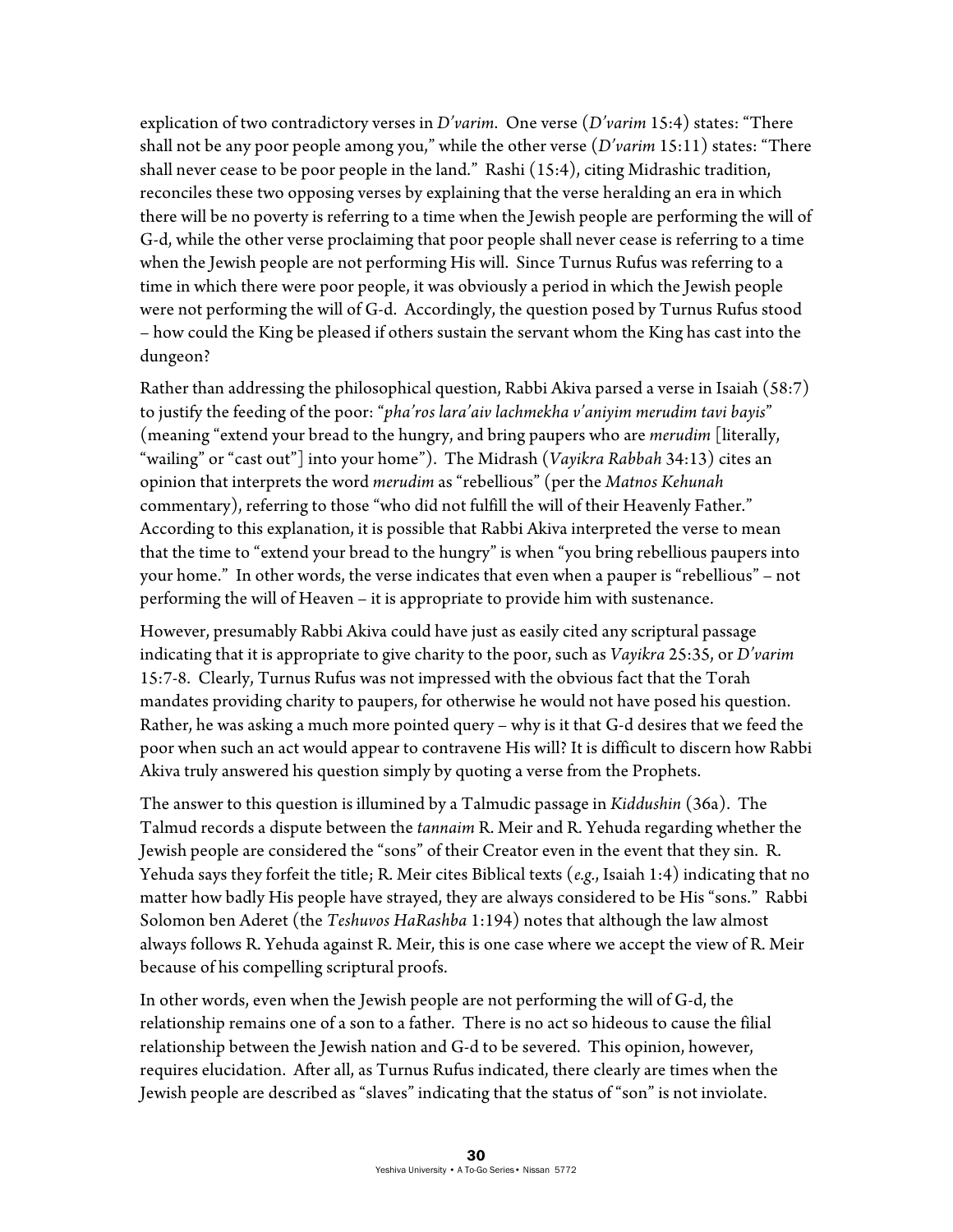Perhaps the explanation is that Rabbi Akiva was offering a trenchant insight about the transformative nature of charitable behavior. According to the Midrashic interpretation cited above, the Biblical verse specifically describes the pauper as "rebellious" for a reason. During imperfect times, when there is still poverty and suffering in the world, we have all failed to fulfill our mission – we are all "rebels." The antidote to this renegade status is to perform redemptive acts, to feed the hungry and welcome paupers into our home. The very act of feeding the poor transforms us from a state of "rebellious servants" to that of faithful sons.

This is not an arbitrary transformation. The very nature of the Jewish nation being "sons" also connotes the corollary notion of being siblings as well. In a society of servants, there is no familial connection that is felt towards a distressed individual. Whatever type of assistance may be offered is in the form of a detached gesture of a stranger's largesse rather than a brotherly hug. In this sense, the notion of bringing a pauper into the home is a powerful recognition of his status as a family member, as a brother. This gesture of hospitality redefines their shared relationship as "sons" to a common father.

In fact, there is a different approach than the one adopted by the Rashba in ruling like R. Meir against R. Yehuda. The *Arukh HaShulkhan* (592:6), in explaining the text used during the Rosh Hashana liturgy "*im k'vanim … v'im k'avadim*" (pleading for mercy whether we are in the category of "sons" or of "slaves") accepts as normative the distinction of R. Yehuda that during times of non-fulfillment of G-d's will, the Jewish nation is fundamentally viewed as "slaves" rather than "sons." However, it is possible that even R. Yehuda would agree that the status of "slaves" can be magically converted into a status of "sons" if the Jewish people demonstrate recognition of their brotherhood, as exemplified through the welcoming of a poor person into one's familial abode.

Thus, the message communicated by Rabbi Akiva to Turnus Rufus may in fact have been consistent with both opinions expressed by the *tannaim* – even when we are "slaves" we can always become "sons" through acts of benevolence and brotherhood. The state of "slavery" itself – of subjugation and hardship in this world which have not been obliterated – are opportunities for us to rediscover our kinship and thus rescue each other from the perfidy of an unredeemed world.

Based on this understanding, we can gain a renewed appreciation of the "*ha lachma anya*" prelude to the Haggadah. Indeed, we are not completely free from bondage – "*hashata avdei*" – we are in the category of slaves as long as there is privation and misery on the outside which does not concern us on the inside. However, upon declaring that "*kol dichfin yese v'yechol*" – all who are famished should enter our homes and eat, and "*kol ditzrich yese v'yifsach*" – all who are needy should join our Pesach meal, we demonstrate that we truly view each other as siblings and as children of a common G-d. It is through this recognition that we aspire to merit "*l'shana haba'ah benei chorin*" – once we have truly shown that we are in the category of "sons," we are poised to merit freedom from our bondage as "slaves" and the exultation of ultimate redemption.

Once we appreciate this opening theme to the Haggadah, it is not surprising that much of the focus of the following sections is upon the familial bonds that tie us together as a people. After